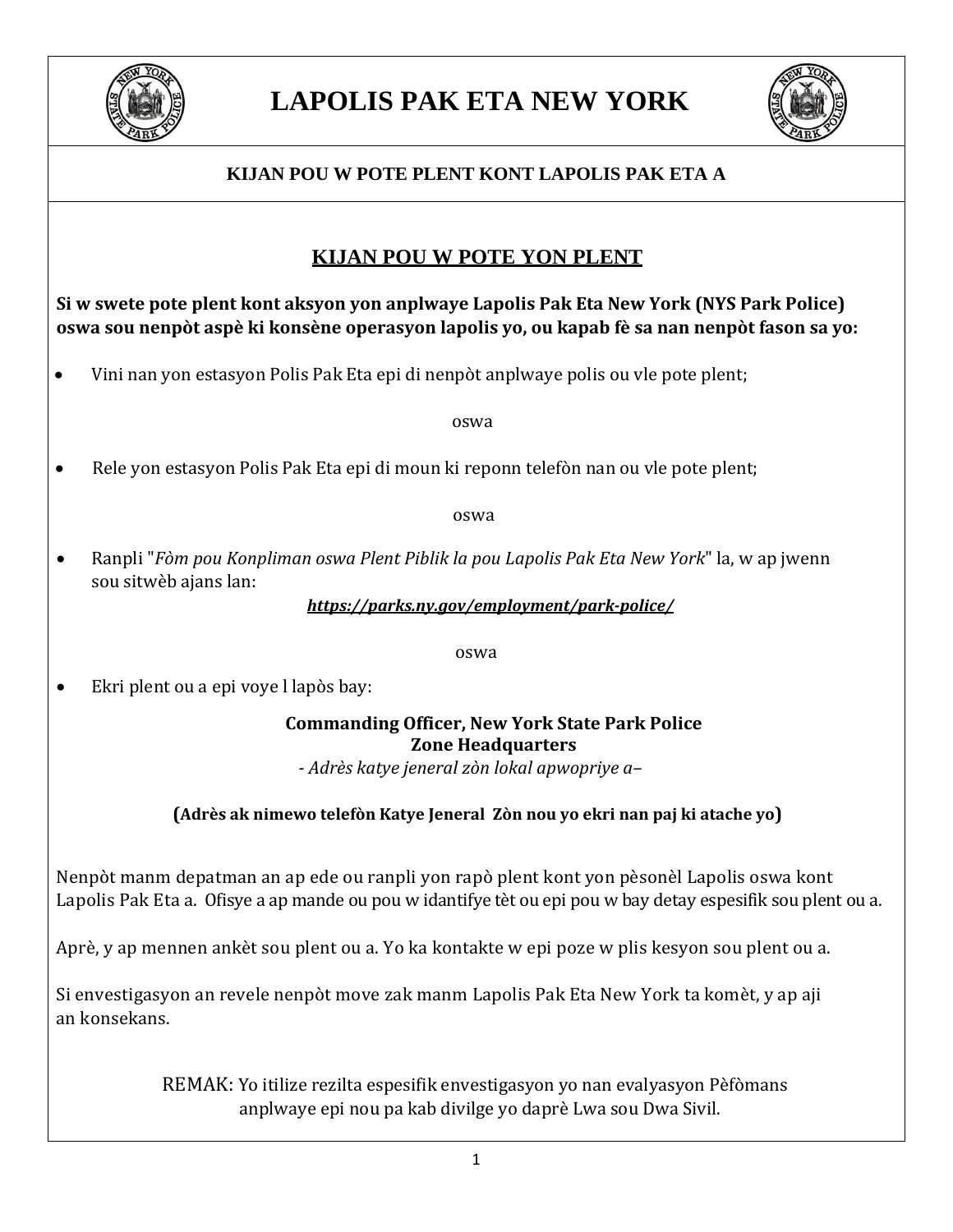

# **LAPOLIS PAK ETA NEW YORK**



### **DISTRI ak REJIS KATYE JENERAL ZÒN YO**

NYS Park Police Allegany State Park 2373 ASP, Route 1, Suite 3 Salamanca, NY 14779 716-354-9111

NYS Park Police 1 Letchworth State Park Castille, NY 14427-1124 585-658-4692

### **Katye Jeneral Zòn Niagara** Erie, Niagara

NYS Park Police Prospect Park PO Box 1132 Niagara Falls, NY 14303-1132 716-278-1777

Clark Reservation State Park 6105 East Seneca Turnpike Jamesville, NY 13078 315-492-6422

Taughannock Falls State Park 2221 Taughannock Park Road Trumansburg, NY 14886-1055 607-387-7081

NYS Park Police PO Box 247, 45449 Otter Street Alexandria Bay, NY 13607 315-482-1071

## **DISTRI LWÈS KONTE YO BAY SÈVIS**

**Katye Jeneral zòn Allegany Allegany**, Cattaraugus, Chautauqua

**Katye Jeneral Zòn Genesee** Genesee, Livingston, Monroe, Orleans, Wyoming

## **DISTRI MID-STATE KONTE YO BAY SÈVIS**

**Katye Jeneral nan Zòn Santral** Broome, Chenango, Cortland, Delaware, Herkimer, Madison, Oswego, Oneida, Onondaga, Otsego

**Katye Jeneral zòn Finger Lakes** Cayuga, Chemung, Ontario, Schuyler, Seneca, Steuben, Tompkins, Tioga, Wayne, Yates

**Katye Jeneral Zòn Thousand Island** Clinton, Franklin, Jefferson, Lewis, St. Lawrence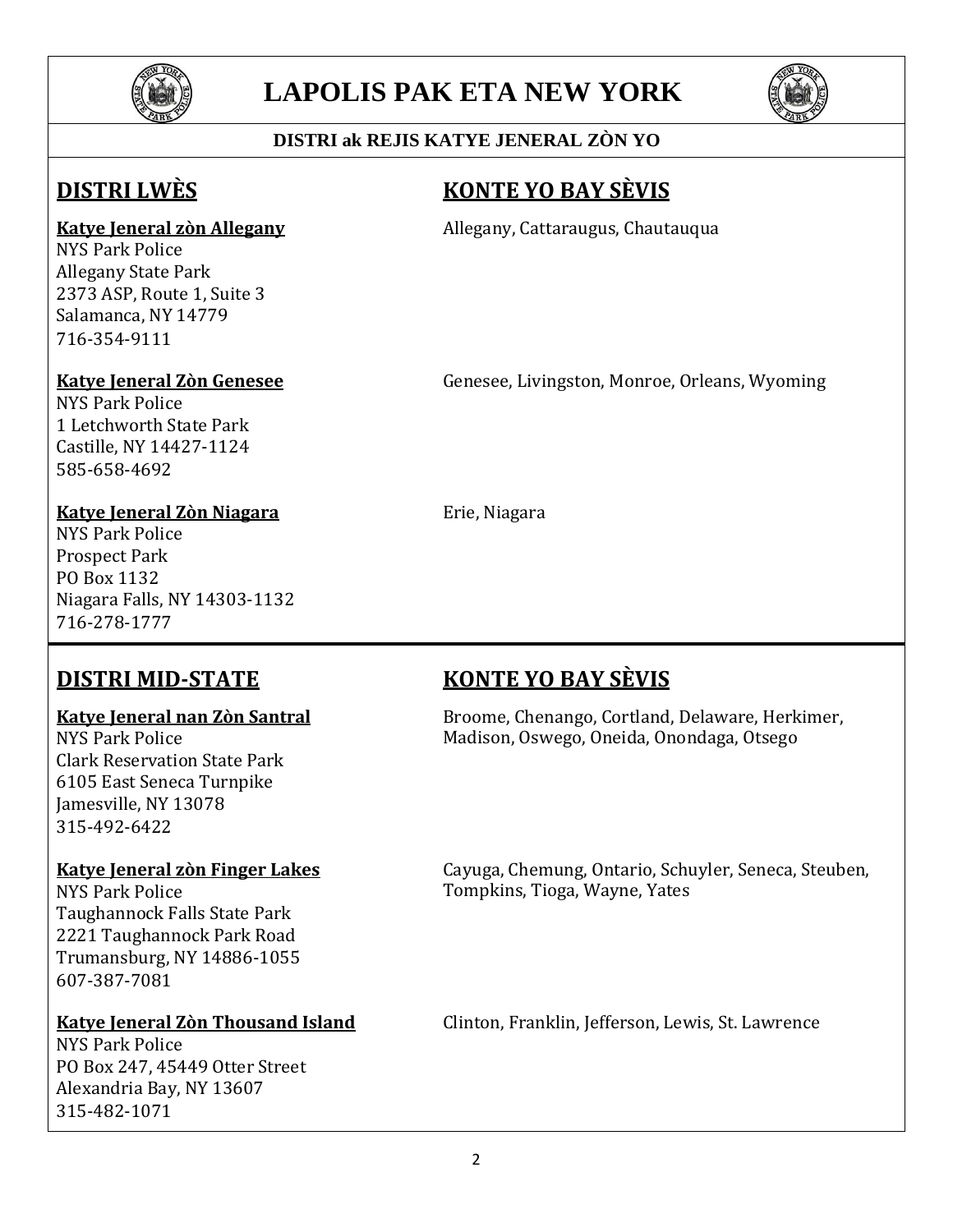

# **LAPOLIS PAK ETA NEW YORK**



### **DISTRI ak REJIS KATYE JENERAL ZÒN YO**

### **DISTRI LONG ISLAND/METRO KONTE YO BAY SÈVIS**

### **Katye Jeneral Zòn Long Island**

NYS Park Police Belmont Lake State Park PO Box 247 Babylon, NY 11702-0247 631-321-3700

### **Katye Jeneral Zòn Vil New York**

Nassau, Suffolk

Bronx, Kings, New York, Queens, Richmond

NYS Park Police Riverbank State Park 679 Riverside Drive New York, NY 10031 212-694-362

## **DISTRI HUDSON VALLEY KONTE YO BAY SÈVIS**

NYS Park Police Administration/Headquarters 3006 Seven Lakes Drive Bear Mountain, NY 10911-0427 845-786-2781

65 South Broadway, Suite 103 Saratoga Springs, NY 12866 518-584-2004

### **Katye Jeneral ZònTaconic**

NYS Park Police<br>PO Box 308, 9 Old Post Road Staatsburg, NY 12580 845-889-8866

## **DIVIZYON KATYE JENERAL YO**

NYS Park Police 625 Broadway, 2nd Floor Albany, NY 12238 518-474-4029

**Katye Jeneral Zòn Palisades Canades** Orange, Rockland, Sullivan, Ulster

**Katye Jeneral Saratoga/Zòn Kapital** Albany, Fulton, Montgomery, Rensselaer, Saratoga, Schenectady, Schoharie, Warren, Washington

Westchester, Putnam, Duchess, Columbia

3